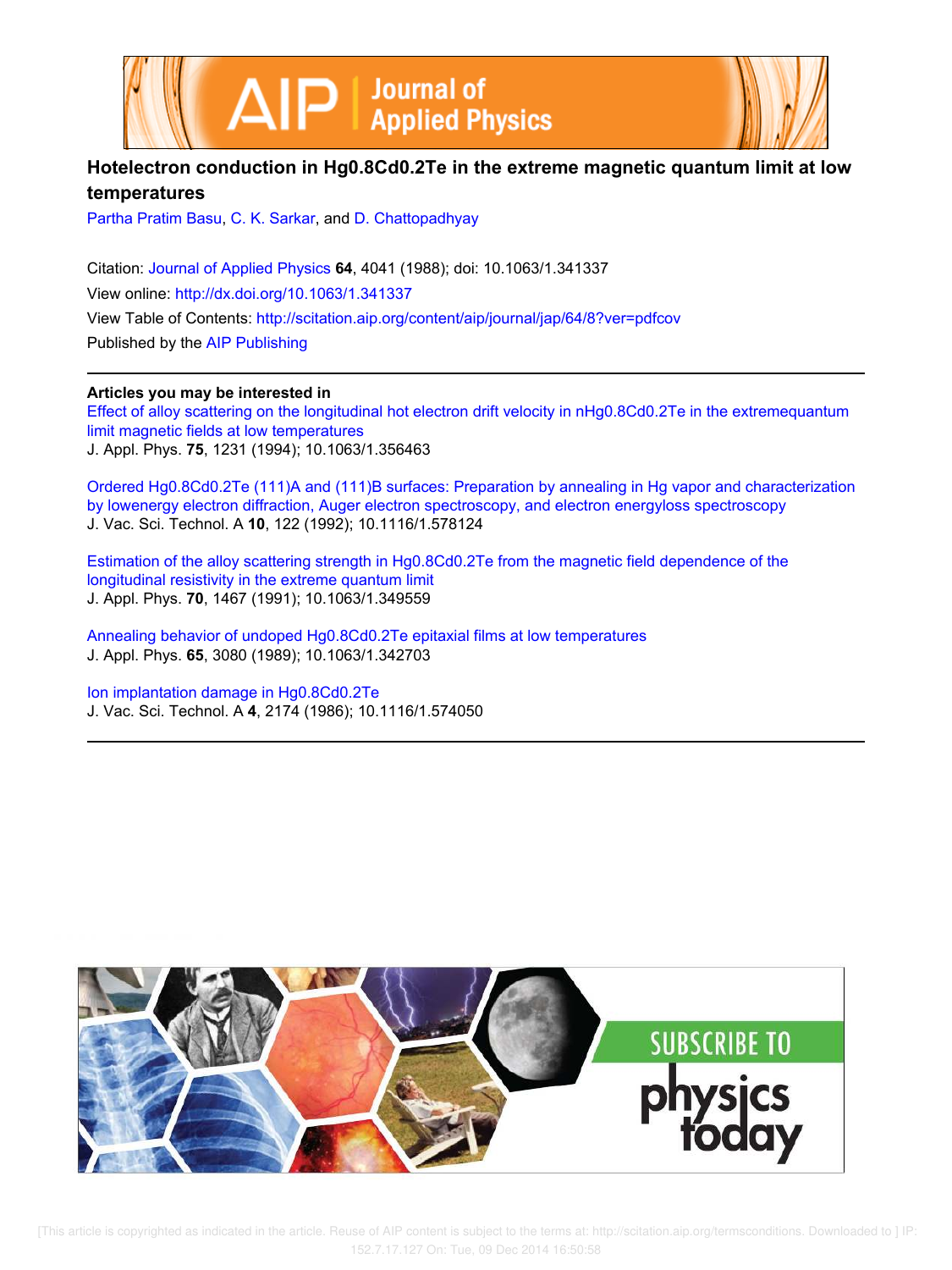# Hot-electron conduction in  $Hg_{0.8}$ Cd<sub>0.2</sub> Te in the extreme magnetic quantum limit at low temperatures

Partha Pratim Basu,<sup>a)</sup> C. K. Sarkar,<sup>b)</sup> and D. Chattopadhyay *Institute of Radio Physics and Electronics,* 92, *Acharya Prafulla Chandra Road, Calcutta-lOO 009, India* 

(Received 4 January 1988; accepted for publication 7 June 1988)

A theoretical analysis of hot-electron transport in narrow-gap semiconductors under a large magnetic field is developed at low temperatures. The energy relaxation time and the electricfield dependence of the drift velocity of hot electrons in  $Hg_{0.8}Cd_{0.2}Te$  at 1.5 K in the extreme quantum limit, i.e., when all the electrons occupy the lowest Landau subband, are calculated. The model includes scattering by the acoustic phonons and other complexities such as the band nonparabolicity, free-carrier screening, nonequipartition of phonons, and the level broadening due to electron-impurity interactions. The theoretical results are compared with the experimental data on the energy relaxation time in  $Hg_{0.8}Cd_{0.2}Te$  for magnetic flux densities of 4 and 6 T. When the equilibrium phonon distribution is considered, the theoretical values are found to be several times less than the experimental values. The discrepancy is attributed to the nonequiIibrium phonons or "hot phonons" that exist under hot-electron conditions. Including the hot-phonon effects, the theoretical results are in satisfactory agreement with the experimental data, giving a reasonable estimate of the phonon life time. The model has been applied to calculate the electric field dependence of the drift velocity of hot electrons in  $Hg_{0.8}Cd_{0.2}Te$  at 1.5 K in the extreme quantum limit by assuming scattering by the nonequilibrium acoustic phonons and ionized impurities, and a satisfactory agreement with the experimental results is obtained.

## I. INTRODUCTION

Hot-electron transport in semiconductors is a lively topic in view of the application in solid-state devices. Recently, Nimtz and Stadler<sup>1</sup> have reported experimental data on the energy relaxation time in  $Hg_{0.8} Cd_{0.2}Te$  at 1.5 K in the extreme quantum limit (EQL). A theoretical analysis of these data is important for an insight into the basic energy loss mechanism controlling the hot-carrier kinetics in this technologically important semiconductor at low temperatures.

In this paper, a theoretical analysis of the energy relaxation of hot electrons at 1.S K in the EQL is done. The model includes scattering by acoustic phonons together with the nonparabolicity of the conduction band, the screening of free carriers, and the broadening of the Landau level due to electron-impurity interactions. The equipartition approximation for the phonons is not made. The theoretical results are compared with the experimental results for the magnetic flux densities of 4 and 6 T.

When we take into consideration the thermal equilibrium phonons, the theoretical values of the energy relaxation time are found to be much less than the experimental values. We attribute this discrepancy to the nonequilibrium phonons or "hot phonons" that exist under hot-electron conditions. The emission of phonons by hot electrons and their reabsorption slow down the carrier cooling rate.<sup>2</sup> In order to explain the experimental data, the hot-phonon effect with reasonable values of the phonon lifetime for acoustic phonon

scattering is considered. It is found that the incorporation of nonequilibrium acoustic phonons brings the theoretical results on the energy relaxation time in agreement with the experimental data giving reasonable values of phonon lifetime.

The success of nonequilibrium acoustic phonons in explaining the energy relaxation time has prompted us to investigate theoretically the electric-field dependence of drift velocity of hot electrons in  $Hg_{0.8}Cd_{0.2}Te$  at 1.5 K in the EQL including scattering by nonequilibrium acoustic phonons and ionized impurities. The calculation shows a satisfactory agreement with recent experimental data of Stadler.<sup>3</sup>

#### II. DETAILS OF THE ANALYSIS

We assume a semiconductor with a nonparabolic, spherically symmetric conduction band subjected to a high magnetic flux density  $B$  along the  $z$  direction forcing the electrons to occupy the lowest spin-split Landau level, i.e., achieving the EQL condition. The energy dispersion relation for these electrons in the conduction band can be written  $as<sup>4</sup>$ 

$$
E = -\frac{E_g}{2} + \frac{E_g a_0}{2} + \frac{\hbar^2 k_z^2}{2m^* a_0},
$$
 (1)

where E is the electron energy,  $k_z$  is the z component of the electron wave vector,  $\hslash$  is the reduced Planck's constant,  $m^*$ is the band-edge effective mass,  $E<sub>g</sub>$  is the band gap, and

$$
a_0 = \left[1 + \frac{2\hbar\omega_c}{E_g} \left(1 - |g| \frac{m^*}{2m_0}\right)\right]^{1/2}.
$$
 (2)

In Eq. (2),  $g$  is the spin spectroscopic  $g$  factor,  $m_0$  is the electron free mass, and  $\omega_c = eB/m^*$ , *e* being the electronic

<sup>&</sup>lt;sup>a)</sup> Permanent address: Department of Physics, S. A. Jaipuria College, 10, Raja Nabakrishna Street, Ca!cutta-700 005, India.

<sup>&</sup>lt;sup>b)</sup> Present address: Department of Electronics and Telecommunication Engineering, Jadavpur University, Calcutta-70n 032, India.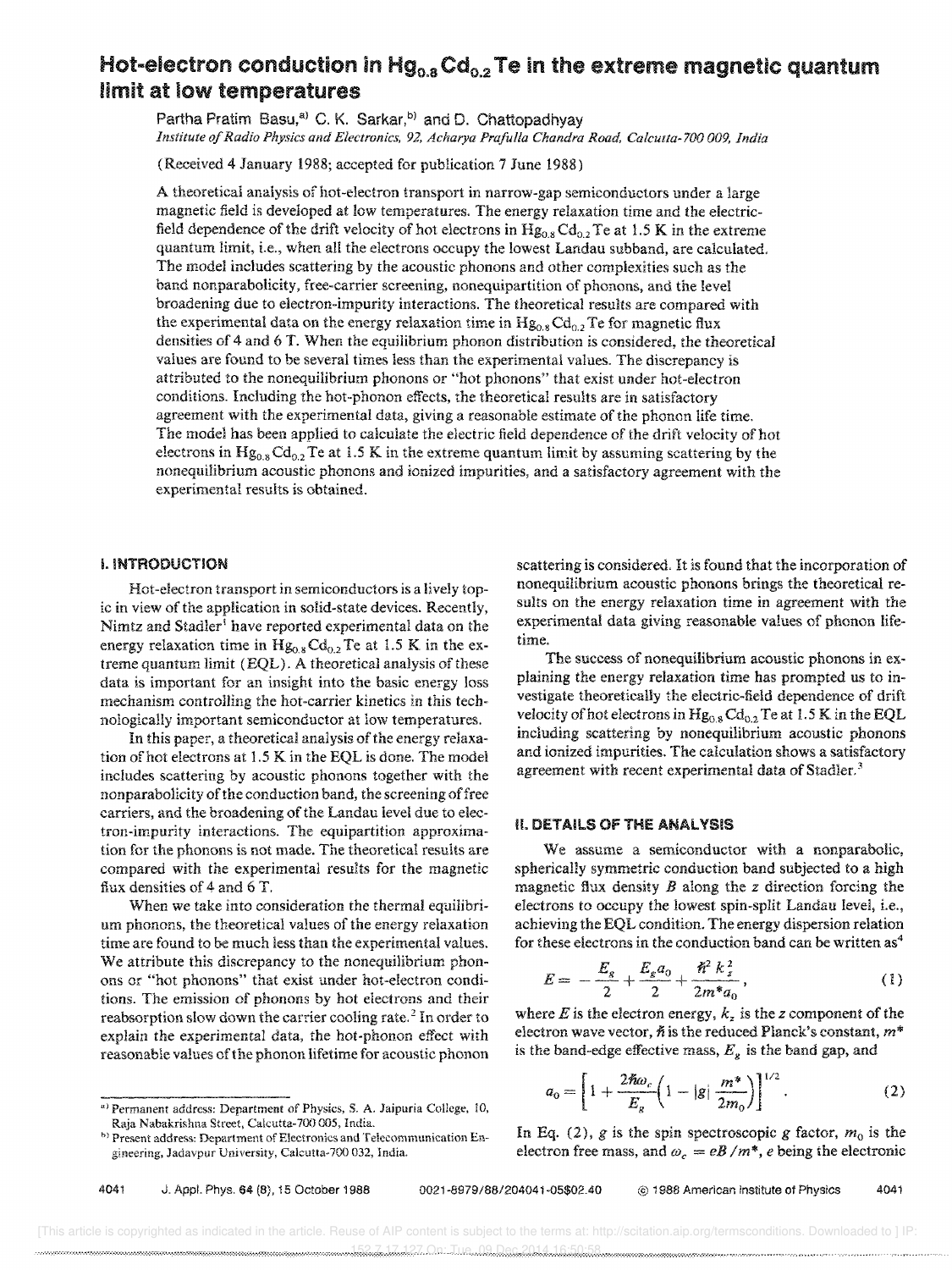charge. We assume a nondegenerate electron gas obeying the Maxwell-Boltzmann distribution characterized by an tron temperature  $T_e$  subjected to a heating electric field applied parallel to  $B$ . The above assumption will be justified later. The average power loss per electron through emission and absorption of acoustic phonons is expressed  $as<sup>5-7</sup>$ 

$$
P_{ac} = \frac{(m^* a_0)^{1/2} \omega_0}{\pi (2\pi k_B T_e)^{1/2} \hbar} \exp\left(-\frac{m^* a_0 s^2}{2k_B T_e}\right) \int_0^\infty q_1 dq_1 \int_0^\infty \frac{dq_2}{q_2} C |f(q)|^2
$$
  
 
$$
\times \exp\left(-\frac{l^2 q_1^2}{2} - \frac{\hbar^2 q_2^2}{8m^* a_0 k_B T_e} - \frac{m^* a_0 s^2}{2k_B T_e} \cdot \frac{q_1^2}{q_2^2}\right) [(N_R + 1) \exp(-\gamma_e) - N_R \exp(\gamma_e)],
$$
 (3)

where  $k_B$  is the Boltzman constant,  $\hbar \omega_0$  is the phonon energy, s is the sound velocity,  $l = (\hbar / eB)^{1/2}$  is the Landau radius,  $N_R$  is the phonon occupation number,  $C |f(q)|^2$  is the electron-phonon coupling term,  $q_1$  and  $q_2$  are the transverse and the logitudinal components of the phonon wave vector q, and  $\gamma_e = \hbar \omega_0 / 2k_B T_e$ .

The acoustic phonon energy can be written as

$$
\hbar\omega_0 = \hbar s q = \hbar s q_{\perp} (1 + q_z^2 / q_{\perp}^2)^{1/2} . \tag{4}
$$

Phonons mostly contributing to electron scattering are found to have a certain characteristic wavelength which, in the magnetic quantum limit, is taken to be of the order of the radius of the lowest Landau level. Thus we have  $q_1 \sim 1/l$  $= (\hbar/eB)^{-1/2}$  and *q<sub>z</sub>* can be taken for an average thermal electron in the *z* direction. Therefore, Eq. (4) allows the acoustic phonon energy to be approximated by  $\hbar s/l$ . For deformation potential acoustic scattering, we have<sup>5</sup>

$$
C |f(q)|^2 = C_{\text{ac}} [q^5/(q^2+q_s^2)^2], \qquad (5)
$$

where

$$
C_{\rm ac} = E_1^2 \hbar / 2 \rho s \,, \tag{6}
$$

E<sub>i</sub> it the acoustic deformation potential constant,  $\rho$  is the mass density, and *q,* is the inverse screening length.

For piezoelectric coupling to acoustic phonons, we have

$$
C |f(q)|^2 = C_{pz} [q^3/(q^2+q_s^2)], \qquad (7)
$$

where

$$
C_{\rho z} = \hbar^2 e^2 e_{14}^2 / 2\rho u_p \epsilon_s^2, \qquad (8)
$$

 $e_{14}$  is piezoelectric modulus,  $u_p$  is the piezoelectric velocity, and  $\epsilon$ , is the permittivity of the material.

We first treat the case of thermal phonons for which the occupation number is given by Bose-Einstein statistics. We use Eqs.  $(5)-(8)$  in Eq.  $(3)$  and make the following substitutions:

$$
\gamma = \frac{\hbar^2 s^2}{8(k_B T_e l)^2}, \quad \frac{1}{2} (l q_{\perp})^2 = u,
$$
  
\n
$$
\beta = 8m^* a_0 l^2 k_B T_e / \hbar^2,
$$
  
\n
$$
\alpha_s = q_s^2 l^2, \quad \text{and} \quad v = \hbar^2 q_z^2 / (8m^* a_0 k_B T_e).
$$

For deformation potential scattering the power loss per electron is then given by

n is then given by  

$$
P_{ac} = W_{ac} \int_0^\infty f_{ac}(v) \exp(-v) \frac{dv}{v}, \qquad (9)
$$

where

## 4042 J. Appl. Phys., Vol. 64, No.8, 15 October 1988

$$
W_{ac} = \frac{(m^* a_0)^{1/2} E_1^2 \omega_0 N_0}{8\pi (k_B T_e)^{1/2} l^3 \rho s} \left[ \exp\left(\frac{\hbar \omega_0}{k_B T_L}\right) - \exp\left(\frac{\hbar \omega_0}{k_B T_e}\right) \right]
$$

$$
\times \exp\left(-\frac{\hbar \omega_0 + m^* a_0 s^2}{2k_B T_e}\right) \tag{10}
$$

and

$$
f_{ac}(v) = \left(1 + \frac{\beta v}{u_0}\right)^{5/2} \left(1 + \frac{\gamma}{v}\right)^{-3/2} \left(1 + \frac{\beta v + \alpha_s}{u_0}\right)^{-2}.
$$
\n(11)

For piezoelectric scattering the power loss per electron is expressed as<sup>5</sup>

$$
P_{pz} = W_{pz} \int_0^\infty f_{pz}(v) \exp(-v) \frac{dv}{v}, \qquad (12)
$$

where

$$
W_{pz} = \frac{(m^* a_0)^{1/2} e^2 e_{14}^2 N_0 \omega_0}{8\pi \rho u_p \epsilon_s^2 (k_B T_e)^{1/2} I} \left[ \exp\left(\frac{\hbar \omega_0}{k_B T_L}\right) - \exp\left(\frac{\hbar \omega_0}{k_B T_e}\right) \right] \exp\left(-\frac{\hbar \omega_0 + m^* a_0 u_p^2}{2k_B T_e}\right) \tag{13}
$$

and

$$
f_{pz}(v) = \left(1 + \beta \frac{v}{u_0}\right)\left(1 + \frac{\gamma}{v}\right)^{-1/2}\left(1 + \frac{\beta v + \alpha_s}{u_0}\right)^{-2}.
$$
 (14)

Here the integration over *u* is simplified by replacing *u* in the slowly varying function

$$
\left(1+\frac{\beta v}{2u}\right)^{5/2}\left(1+\frac{\beta v+\alpha_v}{2u}\right)^{-2}
$$

by  $u_0/2$ . Since  $u_0 = l^2 q_1^2 = 1$ , this function, to a good approximation,<sup>7</sup> can be taken outside the integral over  $u$ .

The quantities  $P_{ac}$  and  $P_{pz}$ , given by Eqs. (9) and (12), show a divergence at  $v = 0$  or  $q_z = 0$ . We get around this problem by incorporating the broadening of the Landau level due to electron-impurity interactions. This corresponds to taking the lower limit of the integrals in Eqs. (9) and (12) as  $E_c/4k_B T_e$ , where  $E_c$  is the cutoff energy<sup>9</sup> varying with the magnetic flux density B as  $B^{2/3}$ . Also, we use the approximations that  $f_{ac} (v)$  and  $f_{pz} (v)$  are slowly varying functions of v so that they can be taken outside the integrais with *v* replaced by its optimum value of unity. This corresponds to taking  $\hbar^2$  $q_z^2/2m^*a_0 = 4k_BT_e$ , which is approximately the upper limit of *qz-* We can then write

Basu, Sarkar, and Chattopadhyay 4042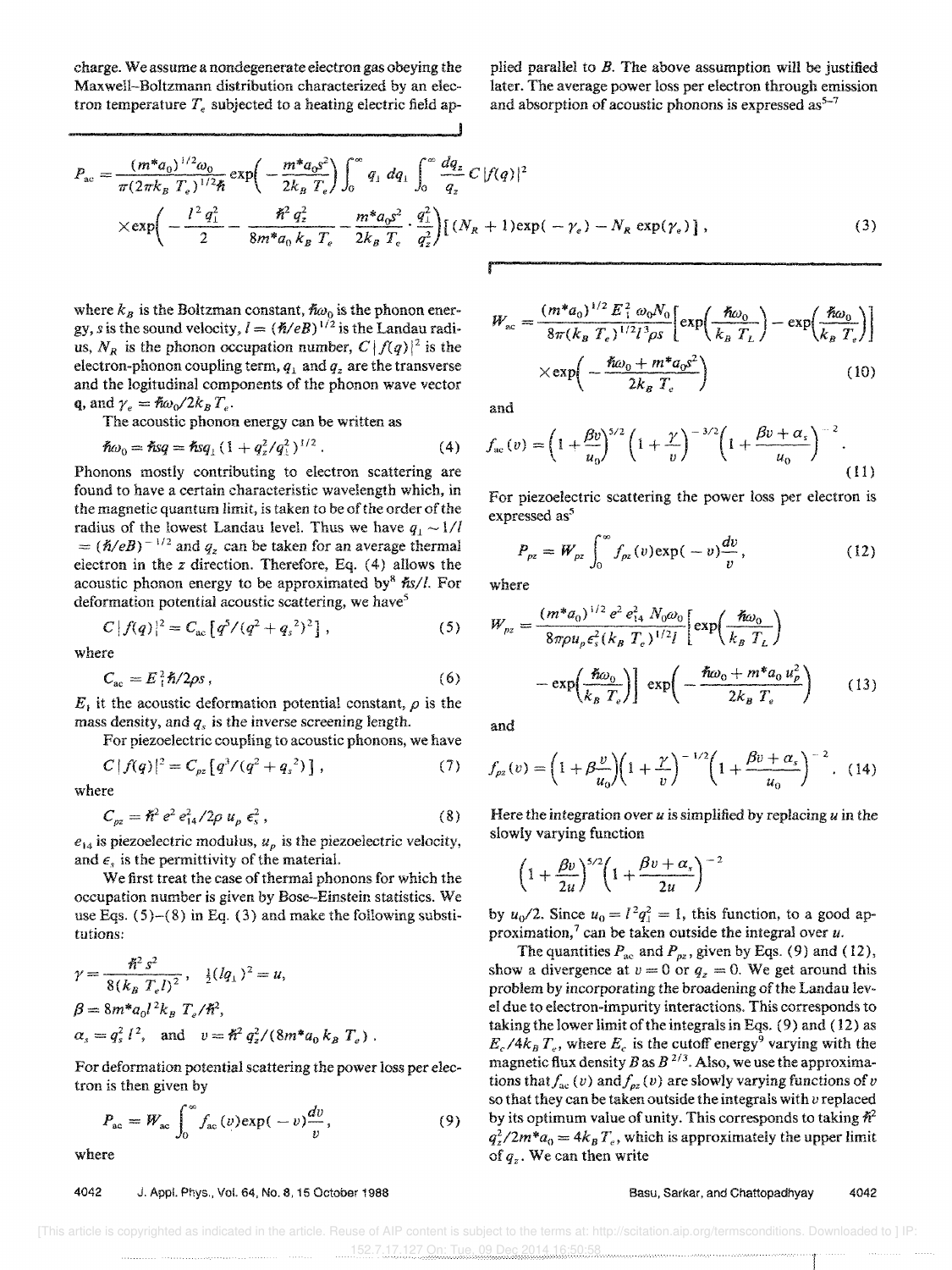$$
P_{ac} = W_{ac} f_{ac} \ln \left[ (4k_B T_e/E_c) \exp(-c_c) \right] \tag{15}
$$

and

$$
P_{pz} = W_{pz} f_{pz} \ln[(4k_B T_e/E_c) \exp(-c_e)] \tag{16}
$$

where  $c_e$  is Euler's constant and the functions  $f_{ac} (v)$  and  $f_{oz}(v)$  are evaluated at  $v = 1$ .

The energy relaxation time  $\tau_e$  is determined from the relationship

$$
P_{ac} + P_{pz} = \frac{1}{2} k_B (T_e - T_L) / \tau_e \,. \tag{17}
$$

The factor 1/2 on the right-hand side of Eq. (11) accounts for one translational degree of freedom due to Landau quantization.

Numerical calculations are done with the values of the material constants<sup>10</sup> of  $Hg_{0.8}Cd_{0.2}$  Te given in Table I. The cutoff energy  $E_c$  related to level broadening is not accurately known. However, it must be comparable to the thermal energy and is taken to be 0.1 meV at  $B = 4$  T. The calculated results are not sensitive to the uncertainty in the value of  $E<sub>c</sub>$ since  $E_c$  enters through a logarithmic term.

The calculated values of  $r_e$  are presented in Fig. 1 along with the experimental values. Electron temperatures between 2.5 and 3.5 K are considered as the specific heat data<sup>1</sup> show that the carrier system behaves like a Maxwell-Boltzmann gas over this range of temperatures. The application of the magnetic field with the band nonparabolicity makes the degeneracy effects insignificantly small as the Fermi level is about  $2 k_B T_e$  below the band edge for a carrier concentration of about  $10^{14}$  cm<sup>-3</sup> found in the experimental sample.

The quantitative agreement between the experimental and the theoretical values of  $\tau_e$  is found to be poor. The experimental values of  $\tau_e$  are much higher than the theoretical values. We thus find that we cannot explain the experimental results by including complexities such as band nonparabolicity, nonequipartition of phonons, screening of free carriers, and Landau level broadening by considering thermal phonons alone.

We also find from Fig. 1 that the deformation potential coupling to acoustic phonons is primarily responsible for the energy loss of hot electrons, In the following analysis, including nonequilibrium phonons, we therefore consider only the deformation potential coupling and neglect the piezoelectric coupling for simplicity.

TABLE I. Material parameters of  $Hg_{0.8} Cd_{0.2}$  Te used for the calculation given by Dornhaus and Nimtz (Ref. 10).

| Effective mass $(m^*)$           | $0.0065m_0$                                       |  |
|----------------------------------|---------------------------------------------------|--|
| Band gap $(E_{o})$               | $70 \text{ meV}$                                  |  |
| Mass density $(\rho)$            | 7.654 $\times$ 10 <sup>4</sup> kg m <sup>-3</sup> |  |
| Lande's g factor $ g $           | $90(B = 4T)$                                      |  |
|                                  | 80 ( $B = 6$ T)                                   |  |
| Acoustic velocity (s)            | $3.017\times10^{3}$ ms <sup>-1</sup>              |  |
| Acoustic deformation             | 9.0 <sub>e</sub> V                                |  |
| potential $(E_1)$                |                                                   |  |
| Piezoelectric modulus $(e_{14})$ | 0.0335 C m <sup><math>-2</math></sup>             |  |
| Piezoelectric velocity $(u_n)$   | $1.948 \times 10^{3}$ ms <sup>-1</sup>            |  |
| Dielectric constant $(K_0)$      | 18                                                |  |
|                                  |                                                   |  |





FIG. 1. Variation of  $\tau_e$  with  $T_e$  at  $T_L = 1.5$  K. Curves 1 and 2 show the experimental values for  $B = 4$  and 6 T, respectively. Curves 3 and 4 show the calculated values for deformation potential coupling assuming thermal phonons for  $B = 4$  and 6 T, respectively. Curves 5 and 6 show the same for the additional effect of piezoelectric coupling assuming thermal phonons for  $B = 4$  and 6 T, respectively.

#### III. **NONEQUILIBRIUM PHONONS**

The rate of generation of phonons due to hot electrons in the steady state can be expressed as<sup>2</sup>

$$
\left(\frac{\partial N_R}{\partial t}\right)_e = \frac{N_R - N_0}{\tau_p},\tag{18}
$$

where  $N_R$  and  $N_0$  are, respectively, the nonequilibrium and thermal phonon occupation numbers. The right-hand side of Eq. (18) gives the rate of loss of phonons with a lifetime  $\tau_p$ . The transfer of power per electron is given by

$$
P_{ac} = -\frac{1}{nV} \sum_{q} \hbar \omega_0 \left( \frac{\partial N_R}{\partial t} \right)_e
$$
  
=  $\frac{\hbar \omega_0}{4\pi^2 n} \left( \frac{\partial N_R}{\partial t} \right)_e \int_0^{q_{im}} q_1 dq_1 \int_0^{q_{im}} dq_2$ . (19)

Here *n* is the density of carriers, *V* is the crystal volume,  $q_{1m}^2 = l^2$ , and  $\hbar^2 q_{2m}^2/2m^* a_0 = 4k_B T_e$ . Following our previous approximations we shall replace  $\omega_0$  by  $s/l$  in Eq. (19). Hence

$$
\left(\frac{\partial N_R}{\partial t}\right)_e = \frac{4\sqrt{2}\pi^2 nI^2}{\omega_0 (m^* a_0 k_B T_c)^{1/2}} P_{ac} . \tag{20}
$$

Using Eqs.  $(3)$ ,  $(18)$ , and  $(20)$  we are led to

$$
N_R = \frac{a\alpha \exp(-\gamma_e) + N_0/\tau_p}{a\alpha \left[\exp(\gamma_e) - \exp(-\gamma_e)\right] + \tau_p^{-1}},\tag{21}
$$

where

$$
a = \frac{4\sqrt{2\pi^2 n l^2}}{\omega_0 (m^* a_0 k_B T_e)^{1/2}},
$$
  
\n
$$
\alpha = W_{\text{act}} f_{\text{gen}} \ln\left[\exp(-c_c)(4k_B T_e/E_e)\right]
$$

and

$$
W_{\text{act}} = \frac{(m^* a_0)^{1/2} E_1^2 \omega_0}{8\pi (k_B T_e)^{1/2} l^3 \rho s} \exp\left(-\frac{m^* a_0 s^2}{2k_B T_e}\right).
$$

#### Basu, Sarkar, and Chattopadhyay 4043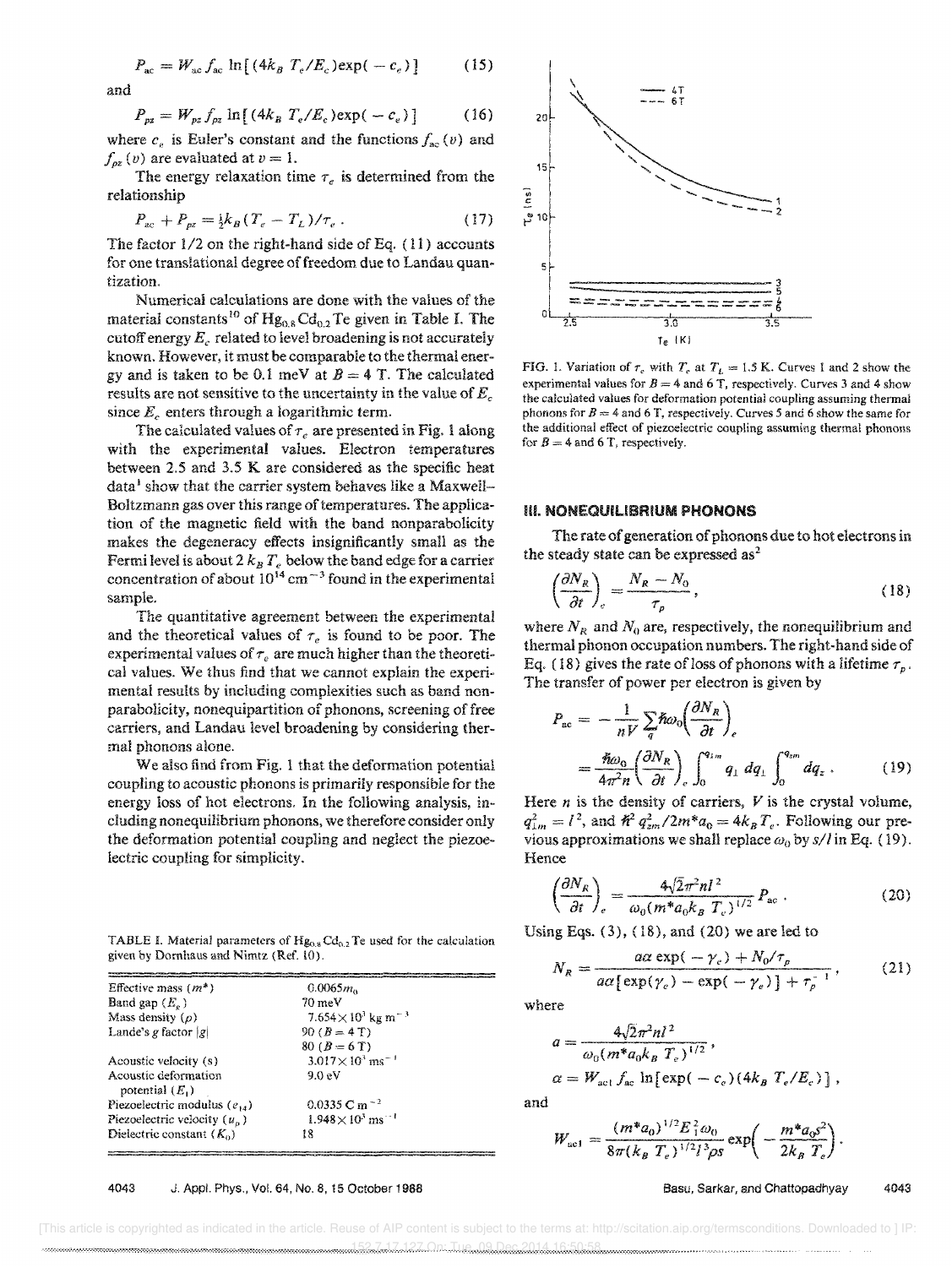Under hot-phonon conditions Eq. (11) can be written as

$$
\alpha \left[ (N_R + 1) \exp(-\gamma_e) - N_R \exp(\gamma_e) \right]
$$
  
= 
$$
\frac{(1/2)k_B (T_e - T_L)}{\tau_e}.
$$
 (22)

To calculate  $\tau_e$ , the values of  $\tau_p$  must be known. But exact values of  $\tau_p$  are not known accurately because of the complex nature of the phonon relaxation mechanism.<sup>11,12</sup> We therefore think it judicious to examine whether the experimental values of  $\tau_e$  can be fitted with reasonable values of  $\tau_p$ . The calculated values of  $\tau_p$  required for such a fit are shown in Table II.

We find that the required values of  $\tau_p$  lie in the range 32-112 ns. Such values are not unreasonable according to the discussions by Aronzon and Meilikhov<sup>12</sup> and Askerov.<sup>13</sup> The values of  $\tau_p$  of this order have also been considered by Jay-Gerin<sup>11</sup> in evaluating the phonon drag contribution to the thermoelectric power in EQL in GaAs at low temperatures.

As a rough approximation, the contribution of the boundary scattering to  $\tau_p$  can be taken as  $(L/2s)$ , where L is the shortest transverse dimension of the sample. For the given sample,  $\tau_p$ , calculated in this manner, turns out to be  $100$ ns, which falls within the range of the values of  $\tau_p$  found in our analysis. However, the mismatch factor with boundaries may substantially increase the value of  $\tau_p$  estimated from the boundary scattering.<sup>14</sup> The values of  $\tau_p$  found in our analysis would then be less than that determined by the boundary scattering including the mismatch factor. Other processes, such as phonon-phonon interaction, therefore seem to control the decay of phonons in the present situation.

The results of Table II show that for a given magnetic field,  $\tau_p$  decreases with increasing  $T_e$ . With increased heating of the electron gas, phonon-phonon interaction seems to become stronger, accounting for such behavior. The phonon effect is thus believed to control the cooling of the carriers in  $Hg_{0.8}Cd_{0.2}$  Te. It will be interesting to investigate the electric-field dependence of the drift velocity in this material at 1.5 K in EQL, including scattering by nonequilibriurn acoustic phonons and ionized impurities.

#### IV. THE DRIFT VELOCITY

In order to calculate the drift velocity for hot electrons, we must know the momentum relaxation rate of the carriers in addition to the energy loss by nonequilibrium acoustic phonons. The relaxation rate of the carriers is

TABLE II. Calculated results ( $B =$  magnetic flux density,  $T_e \approx$  electron temperature,  $\tau_p =$  phonon life time).

| B(T) | $T_e(K)$ | $\tau_{p}$ (ns) |
|------|----------|-----------------|
| 4    | 2.5      | 62.4            |
| 4    | 3.0      | 41.0            |
| 4    | 3.5      | 32.1            |
| 6    | 2.5      | 111.5           |
| 6    | 3.0      | 66.3            |
| 6    | 3.5      | 55              |

4044 J. Appl. Phys., Vol. 64, No.8, 15 October 1988

$$
\frac{1}{\tau} = \frac{1}{\tau_a} + \frac{1}{\tau_i},\tag{23}
$$

where  $\tau_a$  and  $\tau_i$  are the relaxation times for the acoustic and the ionized impurity scattering, respectively. The expressions for  $\tau_a$  and  $\tau_i$  are derived here following the line of arguments given earlier. The final expressions read

$$
\frac{1}{\tau_a} = \frac{(m^* a_0)^{1/2}}{4\pi^{1/2} \hbar^2 l^3} C_{ac} \left( 1 + \frac{\beta v}{u_0} \right)^{5/2} \left( 1 + \frac{\beta v + \alpha_s}{u_0} \right)^{-2}
$$
\n
$$
\times \left( \frac{N_R + 1}{\sqrt{E - \hbar \omega_0}} + \frac{N_R}{\sqrt{E + \hbar \omega_0}} \right),
$$
\n(24)

and

$$
\frac{1}{\tau_i} = \frac{N_i (el)^4}{16\pi h l^2 \epsilon_s^2} \left(\frac{2m^* a_0}{h^2}\right)^{1/2} E^{-1/2}
$$
  
 
$$
\times \int_0^\infty \left(u + \frac{\beta v + \alpha_s}{2}\right)^{-2} e^{-u} du.
$$
 (25)

Here *N<sub>i</sub>* represents the concentration of ionized impurities, considered to be equal to the concentration of free electrons.

Equations (23), (24), and (25), along with the distribution function, allow a determination of the electron mobility, which, coupled with Eq. (17), gives the drift velocity and the electric field. Numerical calculations are performed using the parameter values of  $Hg_{0.8}Cd_{0.2}Te$  given in Table I. The values of  $\tau_p$  that fit the theoretical values of the energy relaxation time to the experiments<sup>3</sup> are used. In order to compare with experiments, the field  $F$  is normalized by its value  $F_n$  corresponding to the electron temperature of 2.5 K at which the system begins to behave like a nondegenerate gas.<sup>1,3</sup> The values of  $F_n$  for  $B = 4$  and 6 T are 8 and 12 V m<sup>--1</sup>, respectively. We normalize the drift velocity  $V_d$  by the value  $V_{dn}$  which it attains at the applied flux density of 4 T at  $T_e = 2.5$  K. The value of  $V_{dn}$  is 4.8 ms<sup>-1</sup>. The plot of  $V_d/V_{dn}$  vs  $F/F_n$  for  $B = 4$  and 6 T is given in Fig. 2. The use



FIG. 2. Variation of the normalized drift velocity ( $V_d/V_{dn}$ ) with the normalized elecric field ( $F/F<sub>n</sub>$ ). The solid curves give the theoretical values while the dashed curves give the experimental data of Stadler (Ref. 3).

Basu, Sarkar, and Chattopadhyay 4044